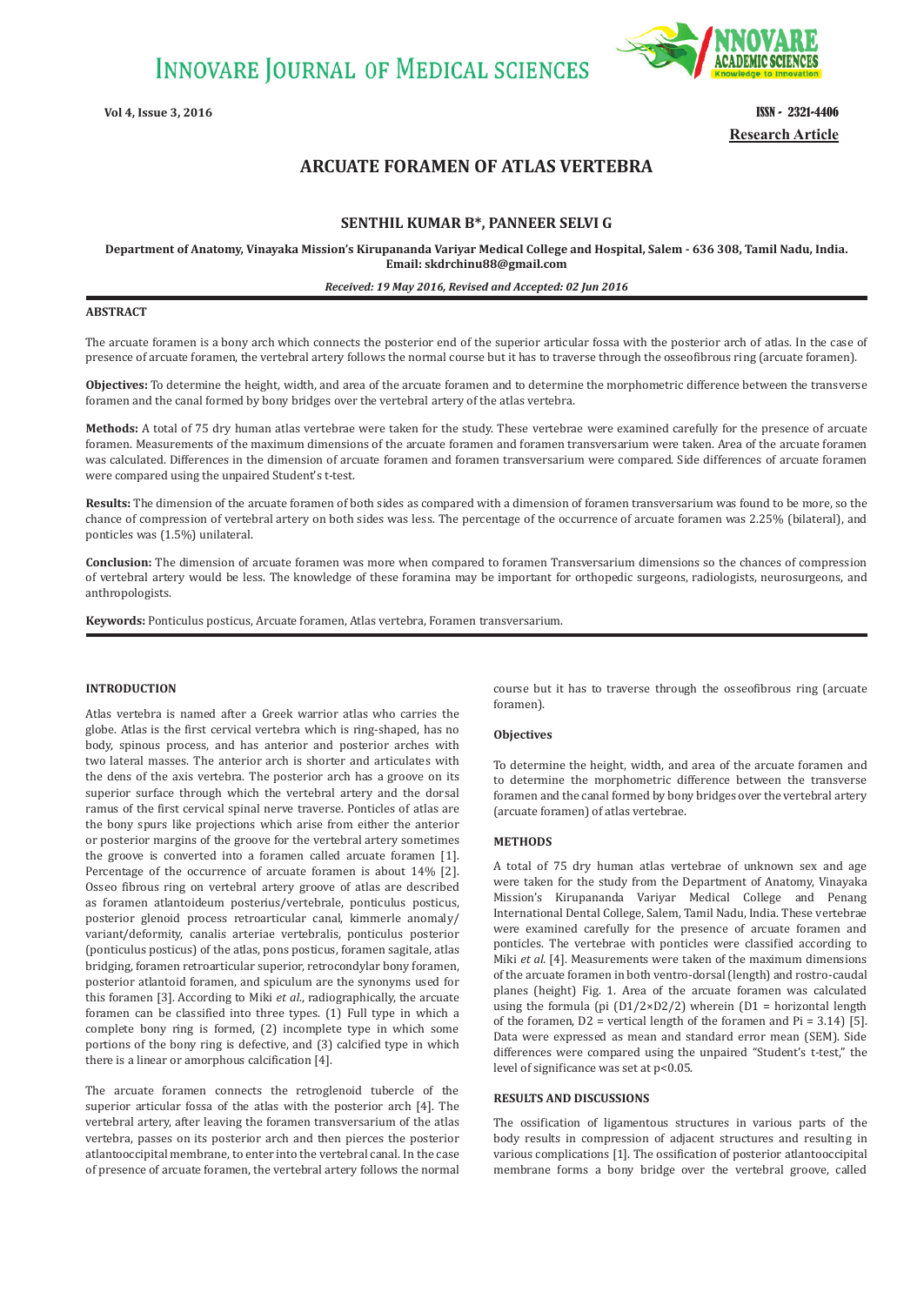arcuate foramen [6]. Atlas bridges, also called ponticles (Fig. 2), are bony outgrowths occurring on the vertebral groove of atlas vertebra, converting it into a foramen, either incomplete or complete foramen (arcuate foramen) (Fig. 3) [7]. These bridges are formed due to the ossification of the posterior atlantooccipital membrane [7]. These posterolateral tunnels were found in primates and it was noticed that the bony rings are a permanent and normal feature in them. The superoinferior and anteroposterior diameters of the retroarticular canal have been shown to differ significantly [8].

Previously authors have studied about this foramen and mentioned its occurrence in 9.8-25.9% of the general population [9-13]. Taitz and Nathan (1986) in his study showed the presence of partial



**Fig. 1: Measuring the arcuate foramen (length) with Vernier** of arcuate foramen [18]. **caliper**



**Fig. 2: Ponticles forming incomplete foramen**



**Fig. 3: Arcuate foramen**

posterior bridging of atlas in 25.9% and complete bridging in 7.9% of the population [14]. A hypothesis was proposed stating that external mechanical factors, such as carrying heavy objects on the head, could play a role in the development of these bridges. The percentage of the occurrence of arcuate foramen was 2.25% (bilateral) and ponticles was (1.5%) unilateral in this study (Table 1). Paraskevas *et al*. (2005) showed the higher incidence of arcuate foramen in laborers as compared to the non-laborers [9]. Yamamoto and Kunimatsu proved that the arcuate foramen is a normal structure in adult Japanese macaques [15]. Authors like Unur *et al*. (2004) studied the dimensions of the arcuate foramen and mentioned that the mean height and length were to be 5.7 mm (3.7-8.5 mm) and 8.1 mm (5.7-10.0 mm), respectively. In this study, the length and height of arcuate foramen on right side was 0.88±0.01 cm and 0.77±0.01 cm (Table 2), whereas the foramen transversarium anteroposterior and transverse diameters were less, i.e. 0.77±0.08 cm and 0.67±0.03 cm (Table 3) so the chance of compression of vertebral artery on right side was less as diameter of arcuate foramen was more [16]. The length and height of arcuate foramen on the left side was 0.87±0.02 cm and 0.86±0.02 cm (Table 2), whereas the foramen transversarium anteroposterior and transverse diameters were less 0.80±0.05 cm and 0.60±0.01 cm (Table 3) so the chance of compression of vertebral artery on the left side was also less according to present study. Tubbs RS *et al*. 2007 have found that the mean area of the arcuate foramen is  $14.2 \text{ mm}^2$  [3]. In this study, the mean area of arcuate foramen was less on both the sides; on right side it was  $0.53 \text{ cm}^2$ , whereas on left side it was 0.59 cm<sup>2</sup> (Table 2). Cushing et al. 2001 came out with an association between the presence of arcuate foramen and tethering of the vertebral artery in the arcuate foramen [17]. The clinicians should be alerted to a possible arcuate foramen with patients complaining of vertigo, headache, shoulder-arm, and neck pain. Cervical spine radiography is a simple and useful technique to indentify the presence

## **Table 1: Prevalence of ponticulus posticus and ponticles in atlas vertebra**

| Prevalence      | Side             | Frequency | Percent |
|-----------------|------------------|-----------|---------|
| Arcuate foramen | <b>Bilateral</b> |           | 2.25    |
| Ponticles       | Unilateral       |           | 1.5     |
| Absence         | <b>Bilateral</b> | 70        | 96.25   |
| Total           | <b>Bilateral</b> | 75        | 100     |

#### **Table 2: Dimensions of arcuate foramen**

| Side  | Length (cm)       | Height (cm)        | Area of foramen |
|-------|-------------------|--------------------|-----------------|
|       | <b>Mean±SEM</b>   | <b>Mean±SEM</b>    | $\text{cm}^2$   |
| Right | $0.88 \pm 0.01$   | $0.77 \pm 0.01$    | 0.53            |
| Left  | $0.87 \pm 0.02$ # | $0.86 \pm 0.02$ ** | 0.59            |

Number of specimens with arcuate foramen - 3, SEM, \*\*p<0.01, #Statistically not significant

#### **Table 3: Dimensions of foramen transversarium**

| Side          | Mean±SEM                             |                                     |  |  |
|---------------|--------------------------------------|-------------------------------------|--|--|
|               | $AP dm$ (cm)                         | $T dm$ (cm)                         |  |  |
| Right<br>Left | $0.77 \pm 0.08$<br>$0.80 \pm 0.05$ # | $0.67 \pm 0.03$<br>$0.60 \pm 0.01*$ |  |  |

Number of specimens with arcuate foramen - 3, AP: Anteroposterior, T: Transverse, dm: Diameter, SEM, \*p<0.05, #Statistically not significant

**Table 4: Dimensions of ponticles forming incomplete foramen**

| <b>Vertebra</b> | Side  | Length $(cm)$ | Width (cm) |
|-----------------|-------|---------------|------------|
| Specimen 1      | Right | 0.79          | 0.69       |
| Specimen 2      | Left  | 0.64          | 0.57       |